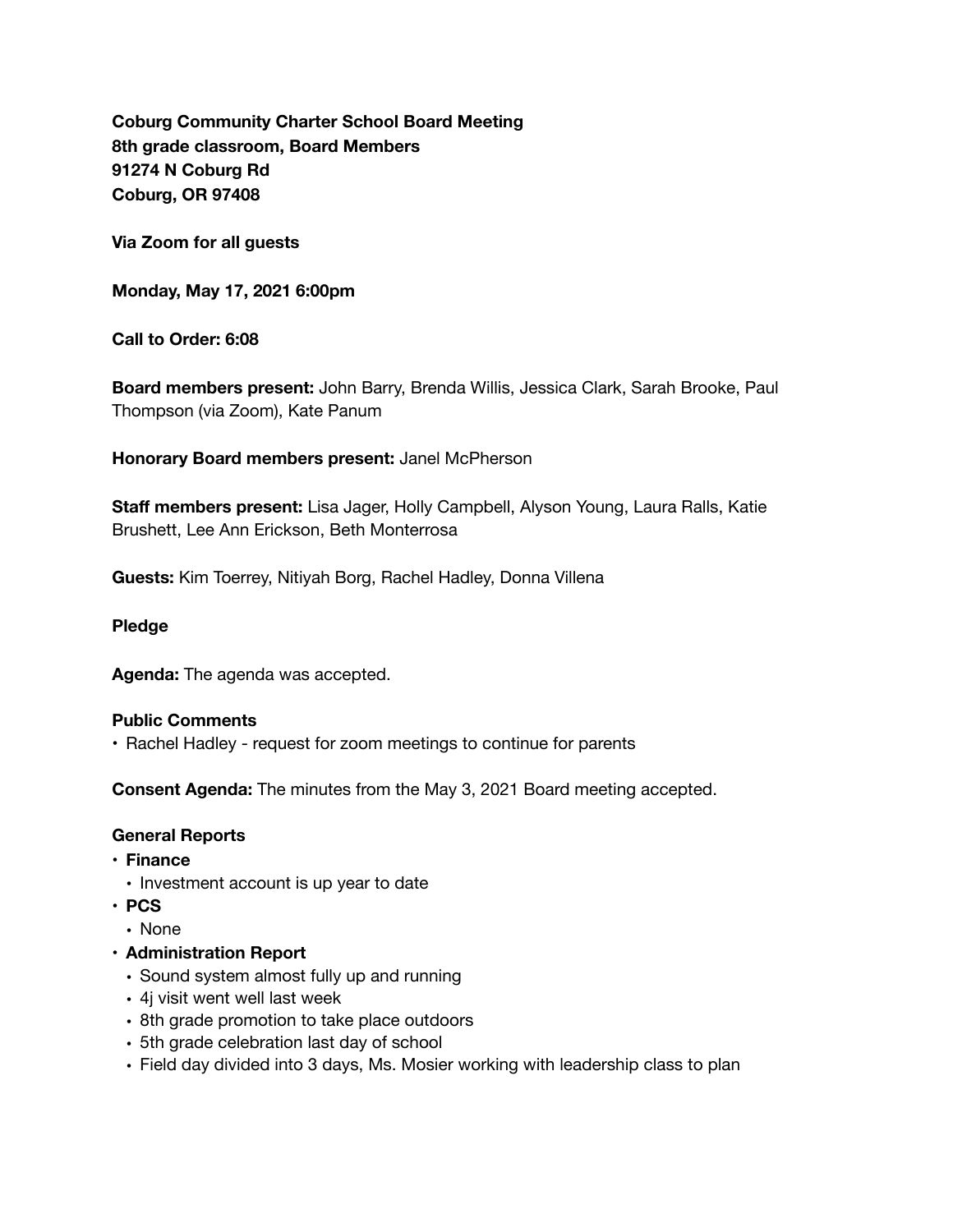# **Old Business**

- **• Review Strategic Board Goals** 
	- Defer to Board retreat
- **• Board of Directors Configuration Board/Admin responsibilities** 
	- Discussion and review of Board officer responsibilities
	- Suggestion to have Board meetings in 2021/22 on 4th Monday, more discussion next meeting
- **• Approve Administration Configuration 2021/22 Executive Director Responsibilities** 
	- Review of changes to business manager roll

Motion by Jessica Clark to approve the administration configuration 2021/22. Board unanimously approved.

# **• Approve Final 2020/21 Budget**

• Review of originally approved budget vs. final budget

Motion by Jessica Clark to approve the final 2020/21 Budget. Board unanimously approved.

# **• Approve 2021/22 Budget**

• Discussion of final proposed budget

Motion by Kate Panum to approve the 2021/22 budget as presented by the finance committee. Board unanimously approved.

## **New Business**

- **• Board Applicant Forum** 
	- Open forum of Board applicants per by-laws
- **• Approve Summer School** 
	- Review proposed summer school schedule
	- Open to all current students with goal to help support student enrichment
	- Capacity/lottery/sign-up detail being worked out

Paul Thompson motions to approve summer school at presented by administration. Board unanimously approved.

## **• Move June Board meeting from June 21st to June 14th**

• Meeting should have been scheduled for June 7, 2021 based on proposed meeting dates from August 2020 board retreat.

# **Public Comments:** None

## **Items for next agenda**

- Board officer vote for 2021/22
- Board candidate vote